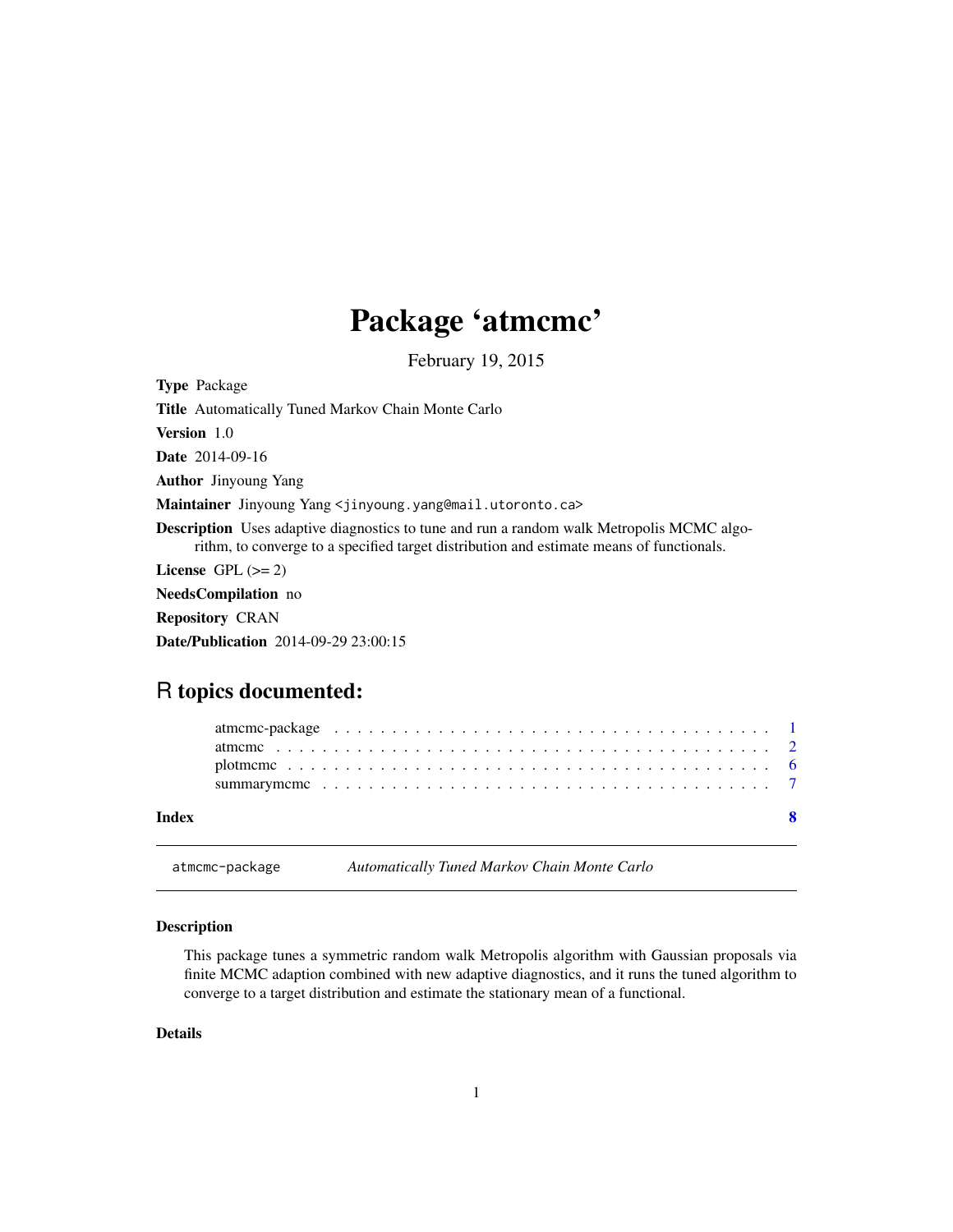| Package: | atmeme      |
|----------|-------------|
| Type:    | Package     |
| Version: | 1.0         |
| Date:    | 2014-09-16  |
| License: | $GPL (= 2)$ |
|          |             |

<span id="page-1-0"></span>The main function is 'atmcmc', which is to run a MCMC algorithm with adaptive schemes and diagnostics embedded. 'plotmcmc' function is to get traceplots and histograms of output from an 'atmcmc' run. 'summarymcmc' function displays summary statistics from the output.

#### Author(s)

Jinyoung Yang

Maintainer: Jinyoung Yang <jinyoung.yang@mail.utoronto.ca>

#### References

Jinyoung Yang and Jeffrey S. Rosenthal. Automatically Tuned General-Purpose MCMC via New Convergence Diagnostics. *Preprint,* 2014.

| atmcmc | Runs a MCMC algorithm tuned via adaption and corresponding diag- |
|--------|------------------------------------------------------------------|
|        | nostics                                                          |

#### Description

A symmetric random walk Metropolis algorithm with Gaussian proposals is automatically tuned and run and diagnosed to converge to a target distribution and estimate the stationary mean of a functional

#### Usage

```
atmcmc(g, dim, X0, support = cbind(rep(-Inf, dim), rep(Inf, dim)),
 multimodal = F, functional = function(X) { X }, maxiter = 2e+06,
 mult = (2.38)^2/(dim), mrep = 10, nrep = 10, batchwidth = 200,
 holdup = 10, batchwidth.adp1 = 100, scale.adj = 0.05,
  endbatch.adp1 = 2, minaccpt = 0.28, maxaccpt = 0.6, nreg = 5,
  startdist = 1.5, minR = 0.9, maxR = 1.1, CI.alpha = 0.05,
  nimprob.X = 100, minaccpt.addp2 = 0.02, batchwidth.addp2 = 200,
  jumpprob = 0.05, displayfreq = 100, plot = T, m = 10)
```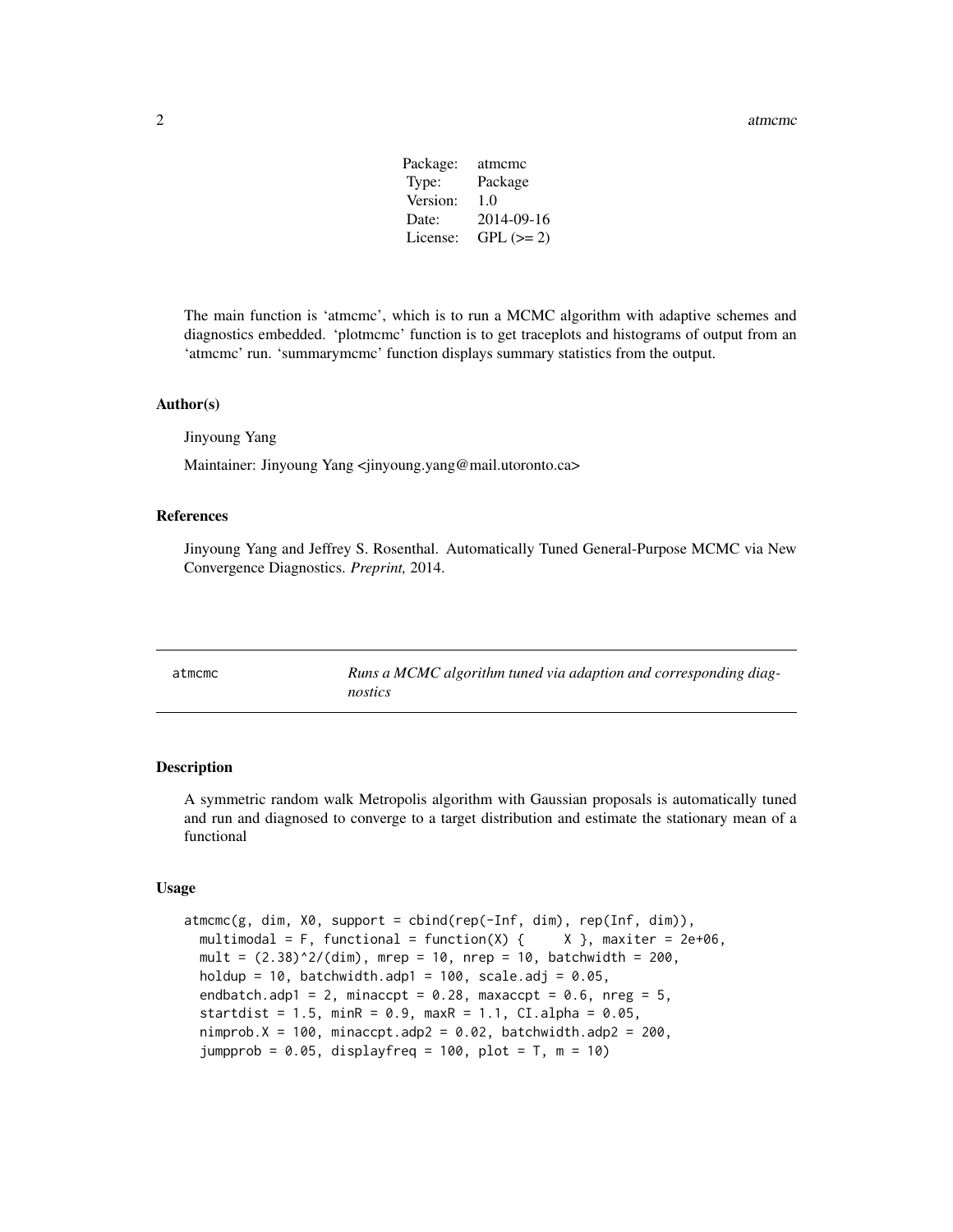#### atmcmc 3

## Arguments

| g               | log of target density function                                                                                                                                                                                                              |
|-----------------|---------------------------------------------------------------------------------------------------------------------------------------------------------------------------------------------------------------------------------------------|
| dim             | dimension of target density function                                                                                                                                                                                                        |
| X0              | initial value of Markov chain                                                                                                                                                                                                               |
| support         | support of target density function. Argument takes a 'dim' x 2 matrix                                                                                                                                                                       |
| multimodal      | whether to assume target density function is strongly multimodal. Argument<br>takes T or F                                                                                                                                                  |
| functional      | function to estimate an expectation with respect to target density function                                                                                                                                                                 |
| maxiter         | maximum iteration number for a full MCMC run                                                                                                                                                                                                |
| mult            | constant multiplied to the covariance matrix of the proposal distribution in the<br>2nd adaption phase and the sampling phase                                                                                                               |
| mrep            | number of chains created to find multiple modes if multimodal=T                                                                                                                                                                             |
| nrep            | number of replicative chains for Gelman-Rubin diagnostics (convergence diag-<br>nostics)                                                                                                                                                    |
| batchwidth      | number of iterations in a batch. Is used to find the average X values in the<br>transient phase and the average squared jumping distances in the 2nd adaption<br>phase.                                                                     |
| holdup          | holdup*batchwidth is the number of iterations between the start of the sampling<br>phase and the first computation of Gelman-Rubin diagnostics (to check for con-<br>vergence of the chain) in the sampling phase                           |
| batchwidth.adp1 |                                                                                                                                                                                                                                             |
|                 | number of iterations in a batch initially used to check for the acceptance rate in<br>the 1st adaption phase                                                                                                                                |
| scale.adj       | amount added to or subtracted from the log of standard deviation of the univari-<br>ate Gaussian proposal for each coordinate in the 1st adaption phase                                                                                     |
| endbatch.adp1   | batchwidth.adp1 x 2^(endbatch.adp1) iterations needs to have the desired level<br>of acceptance rate to end the 1st adaption phase                                                                                                          |
| minaccpt        | minimum acceptable acceptance rate to end the 1st adaption phase                                                                                                                                                                            |
| maxaccpt        | maximum acceptable acceptance rate to end the 1st adaption phase                                                                                                                                                                            |
| nreg            | number of distinct points in the simple linear regression to check if there is a<br>linear trend in average X values in the transient phase or in average squared<br>jumping distances in the 2nd adaption phase                            |
| startdist       | number multiplied to 'max $X$ value - min $X$ value' in the 2nd adaption + flat<br>part of transient phase (or just 2nd adaption phase if multimodal=T). Is used to<br>determine over-disposed starting distribution for the sampling phase |
| minR            | minimum acceptable R value to end the sampling phase                                                                                                                                                                                        |
| maxR            | maximum acceptable R value to end the sampling phase                                                                                                                                                                                        |
| CI.alpha        | (1-CI.alpha)x100% confidence interval is constructed for R_interval in the sam-<br>pling phase                                                                                                                                              |
| nimprob.X       | number of consecutive $g(X)$ =-Inf iterations required to break off the full algo-<br>rithm. This is to prevent the chain from drifting to a wrong direction                                                                                |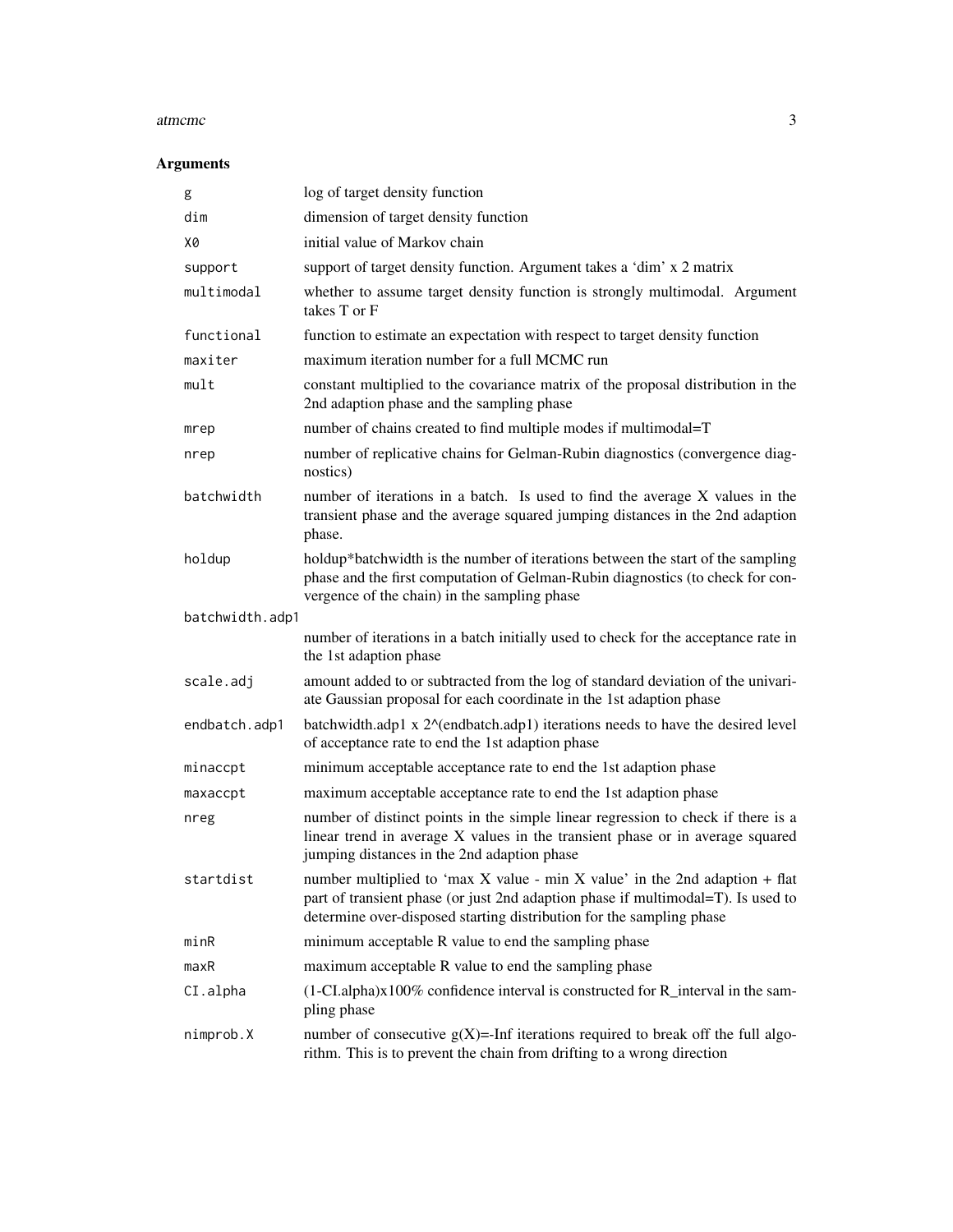| minaccpt.adp2   | minimum acceptable acceptance rate in the 2nd adaption phase to keep the value<br>of 'mult' as it is. If the acceptance rate is less than 'minaccpt.adp2', 'mult' is<br>cut down to 'mult'/max $(2, \text{dim'} )$ |
|-----------------|--------------------------------------------------------------------------------------------------------------------------------------------------------------------------------------------------------------------|
| batchwidth.adp2 |                                                                                                                                                                                                                    |
|                 | first n number of iterations used in the 2nd adaption phase to check for the<br>acceptance rate to decide whether to decrease 'mult'                                                                               |
| jumpprob        | probability of a jump between modes at each iteration in the sampling phase                                                                                                                                        |
| displayfreg     | how frequently to display the iteration number as 'atmome' runs. Every 'dis-<br>playfreq'th iteration number is printed on the screen                                                                              |
| plot            | whether to display traceplots of coordinate 1 ( $\&$ mode 1 for multimodal=T) as<br>each phase ends. Takes argument T or F                                                                                         |
| m               | every 'm'th iteration is plotted. Has to be a factor of 'batchwidth'/2                                                                                                                                             |

#### Details

The algorithm automatically tunes the covariance matrix of the proposal distribution  $N(X_n, \Sigma_p)$ of a symmetric random walk Metropolis algorithm. The algorithm can be broken down into four main phases: a 1st adaption phase, transient phase, 2nd adaption phase and sampling phase. The 1st adaption phase employs the Adaptive Metropolis-within-Gibbs algorithm from Roberts and Rosenthal (2009), and the diagnostics to end this phase is to check whether the acceptance rate for every coordinate comes into the desired range. The transient phase runs a Metropolis-within-Gibbs algorithm, and this runs until the chain reaches the mode of the target distribution. The purpose of the transient phase is to avoid including bad X values when tuning for  $\Sigma_p = mult * \Sigma_n$ , where  $\Sigma_n$  is the empirical covariance matrix of the target distribution calculated from the values generated by the Markov chain. The diagnostics to end this phase is to fit a simple linear regression to see if the chain values are trending. The 2nd adaption phase employs a slightly modified version of the Adaptive Metropolis algorithm from Haario et al. (2001) or Roberts and Rosenthal (2009). This phase updates  $\Sigma_p$  at every iteration by calculating the empirical covariance matrix of the target distribution from the chain values. The diagnostics to confirm whether this phase is indeed improving the chain is to see if the squared jumping distance between every consecutive iteration is increasing. Again, a simple linear regression is used to see if the squared jumping distances are increasing. After all this, a symmetric random walk Metropolis algorithm is run and Gelman-Rubin diagnostics is used to verify convergence of the Markov chain. Note that 2nd half of the sampling phase is what we take as a sample.

For a target distribution that is considered to be 'strongly multimodal', the basic structure of the algorithm is still the same, but multiple chains are run in the 1st adaption phase and transient phase until each chain reaches different mode. The algorithm leaves only one chain for each unique local mode and deletes others. It considers two modes are different when, in at least one coordinate, the absolute value of the difference of two means is lesser than the smaller of the standard deviation of two. A 2nd adaption phase is run for each remaining chain, and after the 2nd adaption phase, the algorithm confirms whether each chain has different mode. For the sampling phase, at each iteration, the chain either moves inside one local mode or jumps to another mode at a fixed probability. Again, Gelman-Rubin diagnostics is used to check for convergence.

#### Value

A list consisting of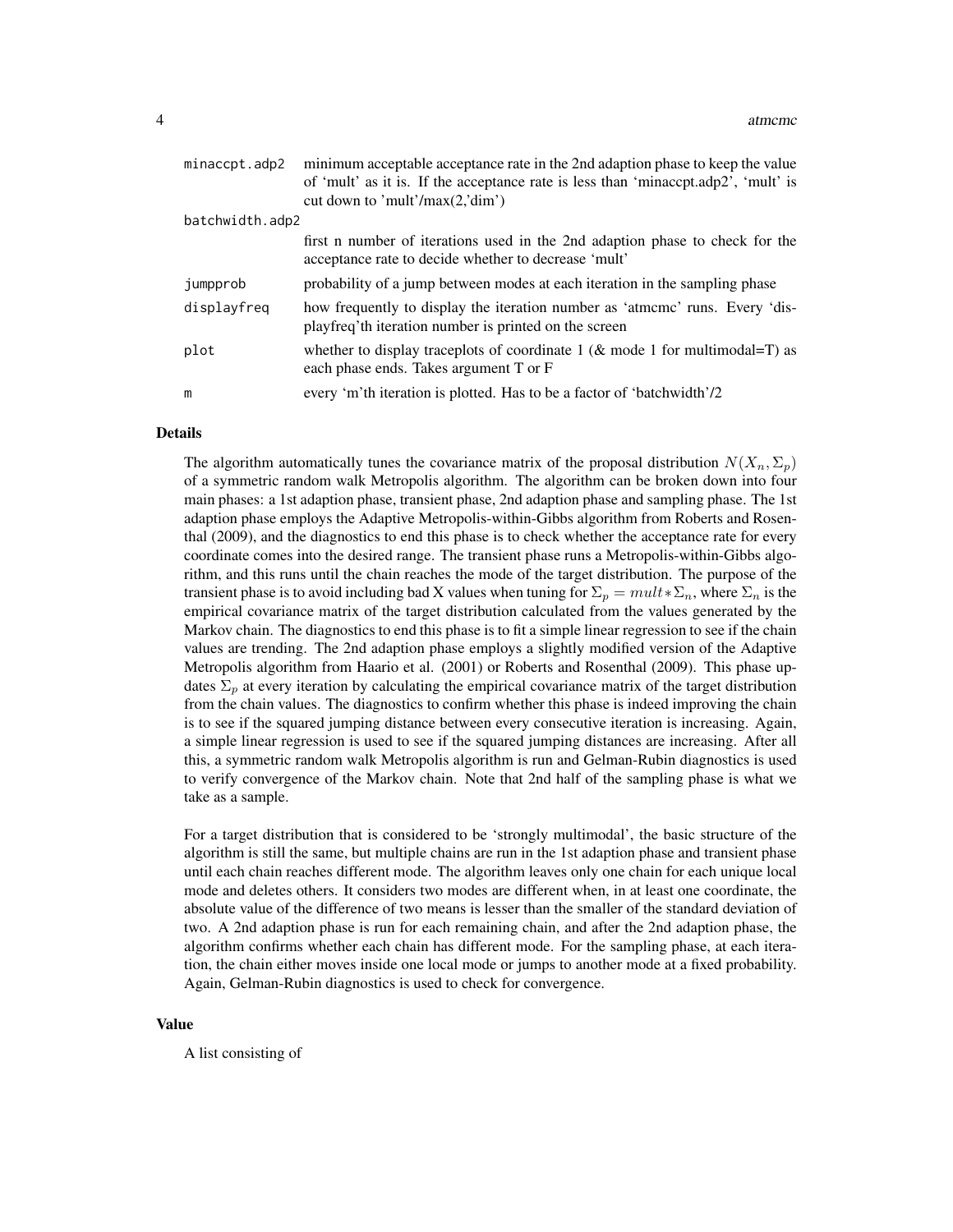#### atmcmc 5

| Xveclistdim1, Xveclistdim2, | matrix of X values saved from the sampling phase. Each matrix contains X<br>values of each coordinate                                                                   |
|-----------------------------|-------------------------------------------------------------------------------------------------------------------------------------------------------------------------|
| Xveclistbase                | matrix of X values saved from the 1st adaption transient, and 2nd adaption<br>phase. Includes only one chain for each unique local mode for multimodal=T                |
| nummodes                    | number of unique local modes found for multimodal=T                                                                                                                     |
| dim                         | dimension of target density function                                                                                                                                    |
| batchwidth                  | number of iterations in a batch. Is used to find the average X values in the<br>transient phase and the average squared jumping distances in the 2nd adaption<br>phase. |
| means                       | average of X values from the 2nd half of sampling phase                                                                                                                 |
| functionalmeans             |                                                                                                                                                                         |
|                             | average of functional X values from the 2nd half of sampling phase                                                                                                      |
| sumchain                    | string of iteration numbers to show when each phase has ended. For the sam-<br>pling phase, this shows when the 1st half of sampling phase has ended also               |
| acceptrate                  | acceptance rate of the 2nd half of sampling phase                                                                                                                       |
| runtime                     | runtime of the full MCMC                                                                                                                                                |
|                             |                                                                                                                                                                         |

It also prints values of estimates, estimates\_of\_functional, acceptance\_rate, time\_elapsed, and phase\_length. For details, see 'summarymcmc' section

#### References

Heikki Haario, Eero Saksman, and Johanna Tamminen. An adaptive metropolis algorithm. *Bernoulli,* 7(2):223-242, 2001.

Gareth O. Roberts and Jeffrey S. Rosenthal. Examples of adaptive MCMC. *Journal of Computational and Graphical Statistics,* 18(2):349-367, 2009.

Andrew Gelman and Donald B. Rubin. Inference from iterative simulation using multiple sequences. *Statistical science,* 7(4):457-472, 1992.

Stephen P. Brooks and Andrew Gelman. General methods for monitoring convergence of iterative simulations. *Journal of computational and graphical statistics,* 7(4):434-455, 1998.

#### Examples

```
dim = 3 #dimension of target density function
X0 = rep(0.1, dim) #initial X value
t_{\text{mpmat}} = \text{rbind}(c(-0.7, 1.2, 1.6), c(0.9, 1.1, -0.1), c(0.2, 0.3, -1.5))targSigma = t(tmpmat) %*% tmpmat
targMean = c(22, -10, 15)#log of target density function
g = function(X){-0.5*t(X-targMean)%*%solve(targSigma)%*%(X-targMean)}
```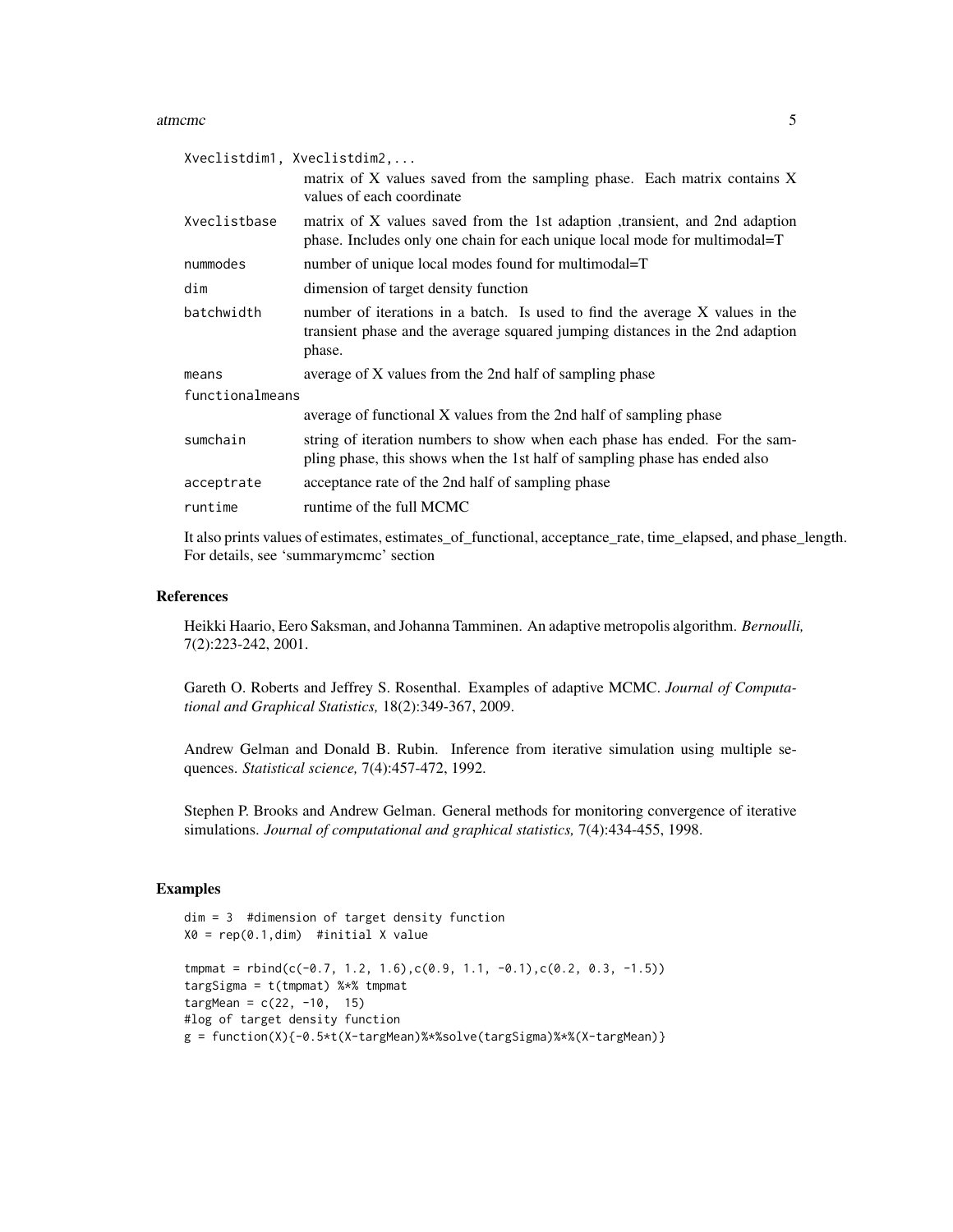```
output = \text{atmcmc}(g, \text{dim}, \text{X0})plotmcmc(output, name = "project1")
summarymcmc(output, name = "project1")
```
#### plotmcmc *plots output from 'atmcmc'*

## Description

Produces traceplots and histograms of output from an 'atmcmc' run

#### Usage

```
plotmcmc(output, name = "MCMC", multimodal = F, plottype = "trace",
  format = "default", m = 10, phase.start = 1, phase.end = 5,
 nrow.trace = 3, ncol.trace = 1, nrow.hist = 3, ncol.hist = 3)
```
## Arguments

| output      | output from an 'atmome' run                                                                                                                                                                                                           |
|-------------|---------------------------------------------------------------------------------------------------------------------------------------------------------------------------------------------------------------------------------------|
| name        | name of the project                                                                                                                                                                                                                   |
| multimodal  | whether to assume target density function is strongly multimodal. Argument<br>takes T or F                                                                                                                                            |
| plottype    | whether to produce traceplots or histograms, or both. Takes argument 'trace',<br>'hist', or 'all'                                                                                                                                     |
| format      | file format. R graphics, pdf, or png. Takes argument 'default', 'pdf', or 'png'                                                                                                                                                       |
| m           | every 'm'th iteration is plotted. Has to be a factor of 'batchwidth'/2 from the<br>'atmeme' run                                                                                                                                       |
| phase.start | first phase to be plotted in traceplots. Takes argument 1, 2, 3, 4, or 5. $1 = 1$ st<br>adaption phase, $2 =$ transient phase, $3 = 2$ nd adaption phase, $4 = 1$ st half of<br>sampling phase, and $5 = 2$ nd half of sampling phase |
| phase.end   | last phase to be plotted in traceplots. Takes argument 1, 2, 3, 4, or 5. $1 = 1$ st<br>adaption phase, $2 =$ transient phase, $3 = 2$ nd adaption phase, $4 = 1$ st half of<br>sampling phase, and $5 = 2$ nd half of sampling phase  |
| nrow.trace  | number of rows for traceplots per page                                                                                                                                                                                                |
| ncol.trace  | number of columns for traceplots per page                                                                                                                                                                                             |
| nrow.hist   | number of rows for histograms per page                                                                                                                                                                                                |
| ncol.hist   | number of columns for histograms per page                                                                                                                                                                                             |

#### Details

Histograms and traceplots are drawn for each coordinate separately. For the sampling phase, traceplots show only one replicative chain (chain that takes the last value of the 2nd adaption phase as the starting value of the sampling phase).

<span id="page-5-0"></span>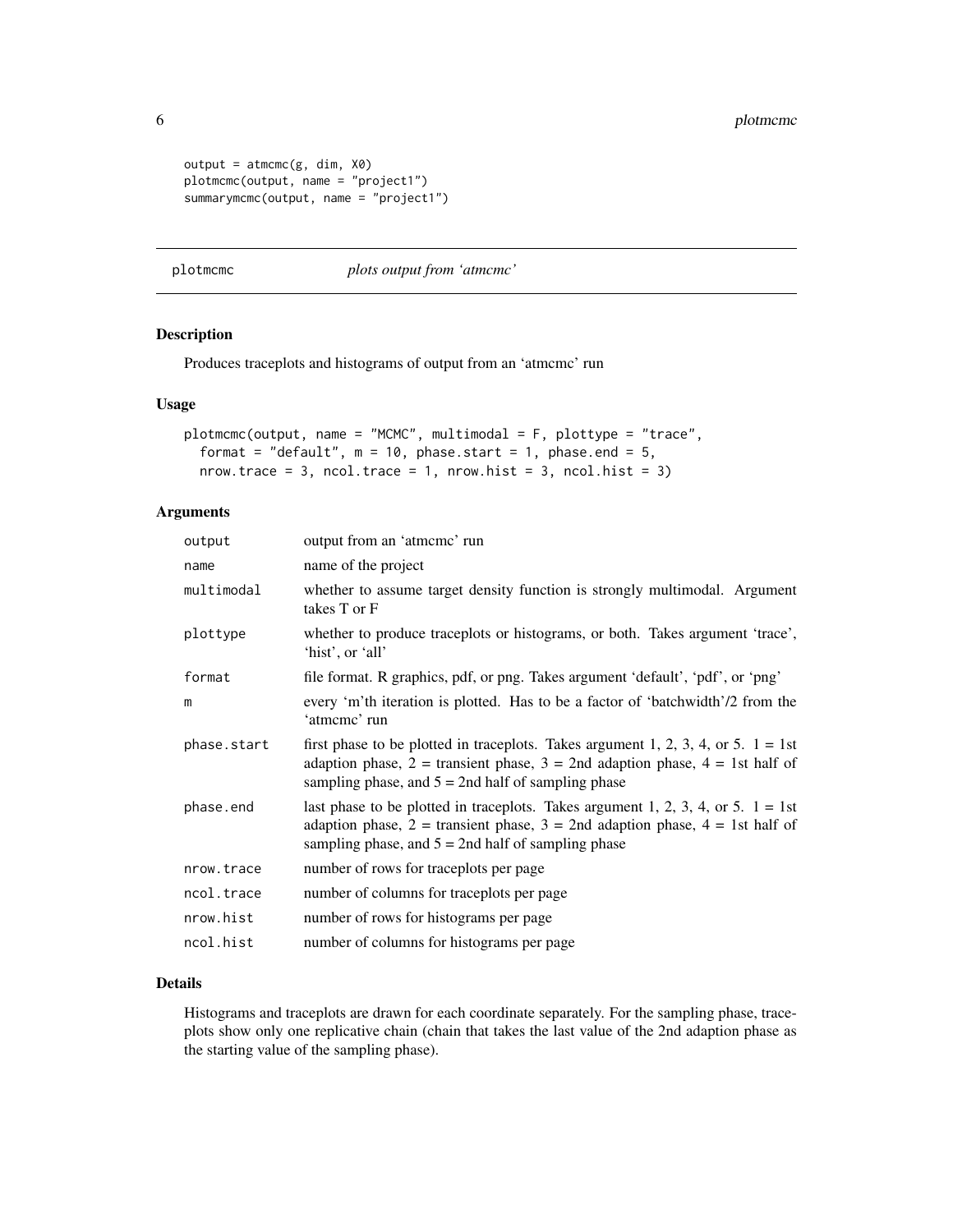## <span id="page-6-0"></span>summarymcmc 7

## Value

Plots including 'name'\_histogram histograms of the sample obtained from the 'atmcmc' run 'name'\_traceplot traceplots from the 'atmcmc' run. Every 'm'th iteration is plotted

## Examples

## see examples in `atmcmc'

summarymcmc *summary of output from 'atmcmc'*

#### Description

Shows a summary of output from an 'atmcmc' run. It includes project name, sample mean, functional sample mean, acceptance rate, runtime, and iteration numbers of end of all phases.

#### Usage

summarymcmc(output, name = "MCMC")

## Arguments

| output | output from an 'atmome' run |
|--------|-----------------------------|
| name   | name of the project         |

## Value

Displays the following items:

| name                    | name of the project                                                                                                                                       |  |  |  |  |  |
|-------------------------|-----------------------------------------------------------------------------------------------------------------------------------------------------------|--|--|--|--|--|
| estimates               | sample mean                                                                                                                                               |  |  |  |  |  |
| estimates_of_functional |                                                                                                                                                           |  |  |  |  |  |
|                         | functional sample mean                                                                                                                                    |  |  |  |  |  |
| acceptance_rate         |                                                                                                                                                           |  |  |  |  |  |
|                         | acceptance rate of the 2nd half of sampling phase                                                                                                         |  |  |  |  |  |
| time_elapsed            | runtime of the full MCMC                                                                                                                                  |  |  |  |  |  |
| phase_length            | string of iteration numbers to show when each phase has ended. For the sam-<br>pling phase, this shows when the 1st half of sampling phase has ended also |  |  |  |  |  |

## Examples

## see examples in `atmcmc'